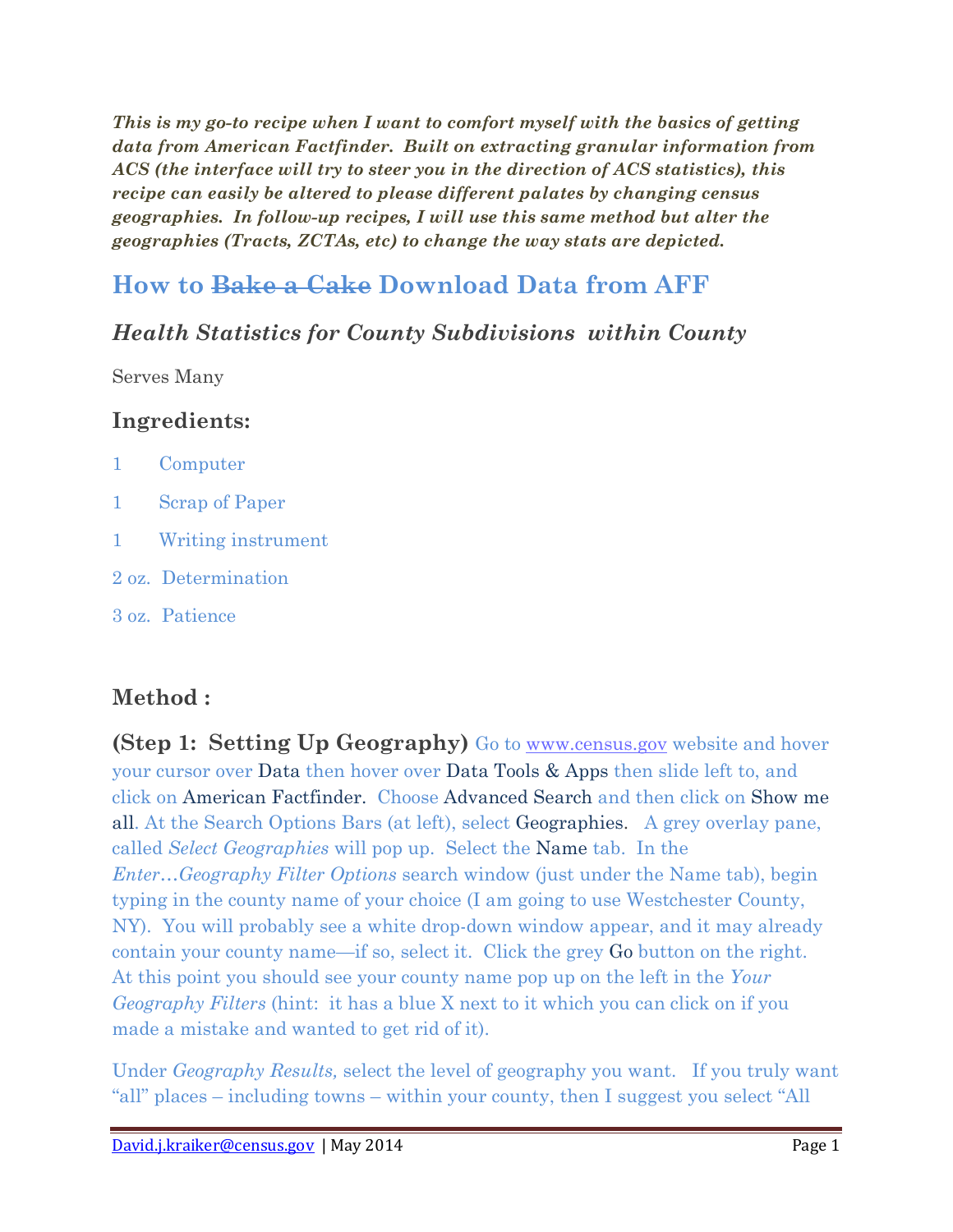County Subdivisions within XYZ County." Scroll down and look for that category, but don't check the box to the left of the title, instead click on the blue title and your data will feed up into the *Your Selections* box (which is on the main screen on the upper left, behind the pop-up pane). Hit the Close  $(x)$  button on the upper right of the grey overlay pane.

**(Step 2: Selecting Data)** You will now see all the data options that are available to you. These are in effect, just the tip of the iceberg! If you want current demographics, you most probably will select something from ACS 1- , 3- or 5-year estimates. That's what the AFF interface will subtly steer you to do. (On the other hand, if you want hard numbers from the last Census then you will have to select SF1 or SF2 data (or, in layman's terms: 2010 data)—but that is in another recipe, so be patient.)

Take note that the "dataset" is listed within the overlay table on the right side. Also—just to make things progress better as we do this—you might want to move the full screen so that you can view the upper right *per page* indicator, where I suggest you change "25" to "75." The more you can see on your page at once, the better! You can scroll through the topics easier this way, and search for what you would like. It's still a lot of information to scroll through to look for a piece of data, however. So, it might simply be more effective if you went to the *Refine your search results* window, and typed in a key word. Let's try that. We want to search for Health Insurance info. Type into the window the word "Health" and select "Health Insurance" from the drop-down window. Click Go. A lot of choices will appear overwhelming, really—but we want the latest data, so to refine our search a bit, just above the table results, on the right and in the *show results from* box, select the drop-down arrow and pick 2012. By doing this, we got rid of all information that isn't part of the 2012 universe.

Back in the main results list, scroll down and look for "Types of Health Insurance Coverage by Age." As you see, it is rather laborious to scroll through all the choices. So instead, go back up to the *Refine your search results* window and type in the words "types of" (okay, so I'm cheating a bit by showing you this shortcut) Since I want 5-year data, choose the C27010 table. Click Go. Select the Dataset for 5-year estimates. Click on it's title and the table will appear.

**(Step 3: Preparing Data for Downloading)** Use a pencil and a scrap of paper to write down the title of what you've selected (i.e. "Types of Health Insurance Coverage by Age; Universe: Civilian noninstitutionalized population, 2008-12 ACS 5-year Estimates). You may need to refer back to this later on.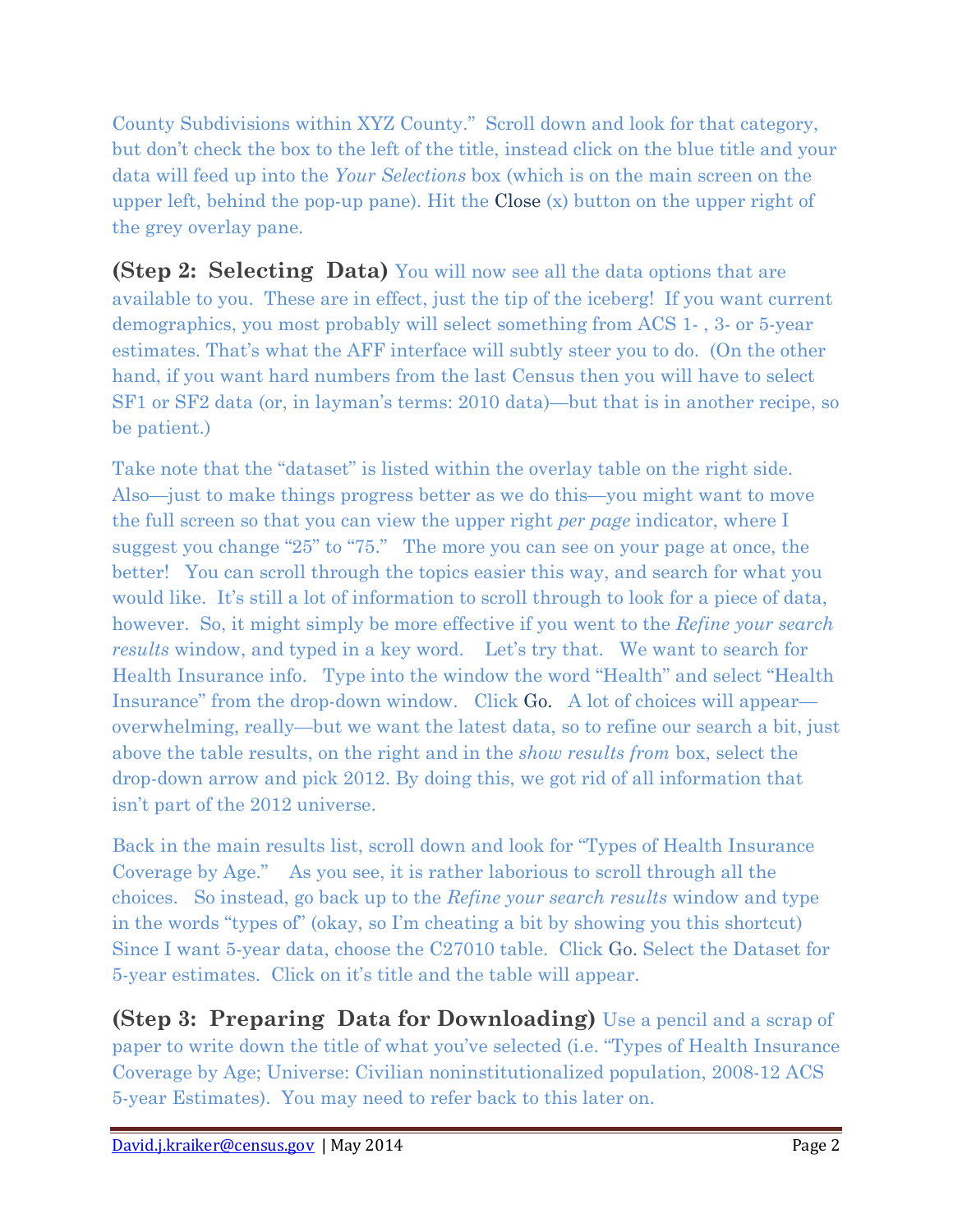You can manipulate the table that now pops up. If you are going to eventually convert this data into a GIS or map, then I suggest you click on the Modify Table icon at the top left. This will allow you to suppress and manipulate data in the table. I personally like to transpose my geographies with the data, so let's try doing that. Click on the Transpose Rows/ Columns icon. This will put all your county subdivisions into a list on the left. Now turn off the table tools by clicking on the Hide Table Tools icon. *(If you want to download data and shapefiles together, then at this point, skip forward to : Making buttercream frosting a shapefile for your Cake Data.)*

Now click on the Download icon. If you simply want to look at the data, or use it for a presentation, then click on the PDF radio button, select the Landscape radio button, and 8 ½ x 14" and press the OK button. You can now save this as a PDF or print it.

*This frosting shapefile + data recipe avoids the cloying effect of data overabundance. It is a clean, tidy way to whip up a Census shapefile along with one statistical variant that will join PERFECTLY in ArcGIS. The succulent secret lies in its simplicity: one shapefile containing a geocode column that will match perfectly to the geocodes in your CSV file. Don't be tempted to embellish your CSV file by turning it into an Excel file. Leave it! Your tastebuds will be pleasantly surprised!*

# **Making buttercream frosting a shapefile for your Cake Data**

**(Step 4: Downloading Data & Shapefile Together)** We can now make a map, so to speak. This will create an on-line map of our area. It is necessary for us to create the map on-screen in order to get the shapefiles we need to download. Click on the Create a Map icon. Not much happens—except your data values in the table now are highlighted in blue. Click on the first blue value you see, in the Total column, and it will begin to create a map on screen. (If you had clicked a different value, it would have created a map for that specific value.) Click on Show Map and wait a while. The site will load a map view of the area you selected along with the specific data variable you clicked on. The map view allows you to see if anything is missing geographically.

Above the map view, click on the Download icon. A download pop-up menu will appear. Click on the bottom radio button Shapefile and then Ok. A pop-up appears;